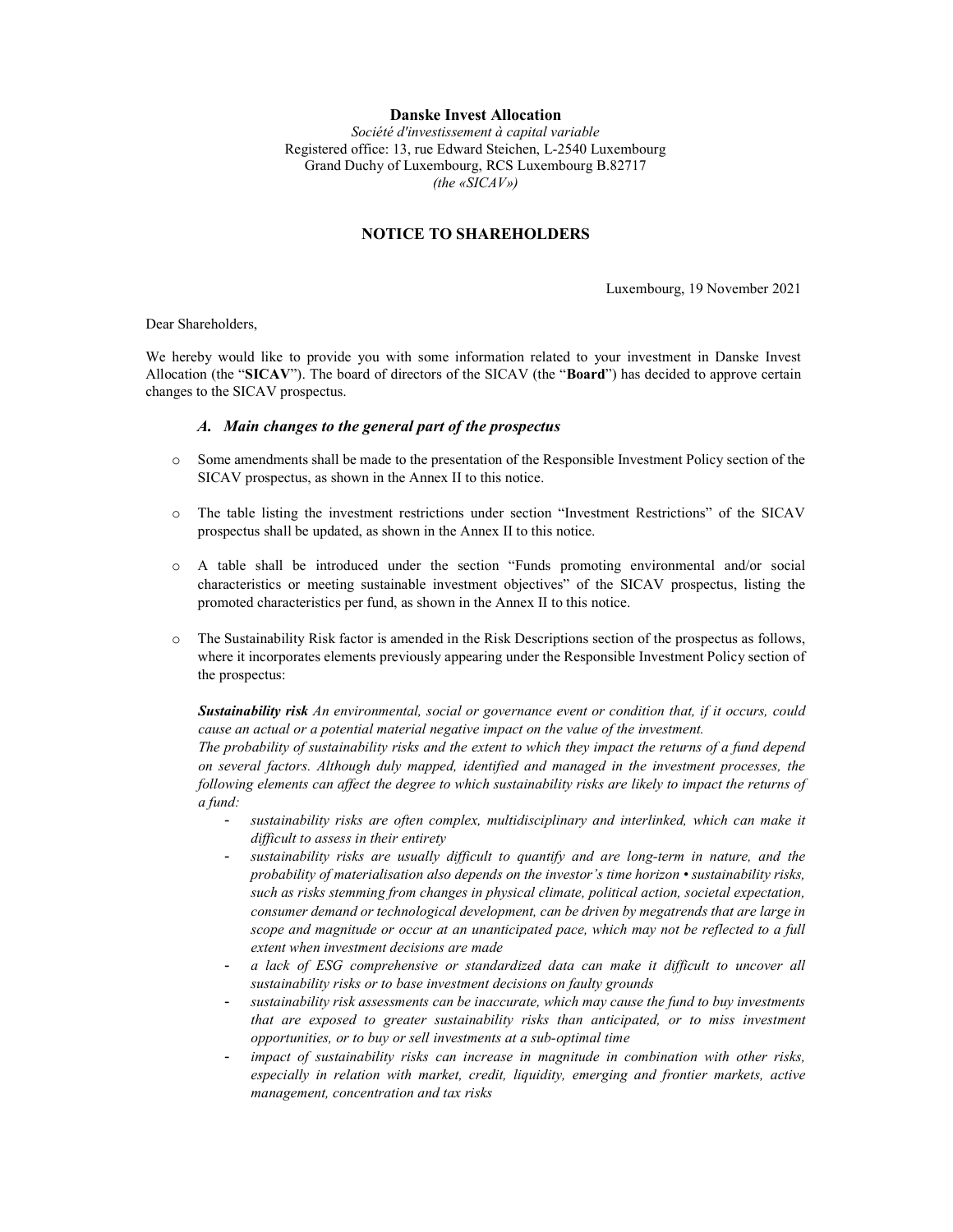Funds that have environmental and/or social characteristics (article 8 funds under SFDR) or have a sustainable investment objective (article 9 funds under SFDR) would usually be considered to have lower exposure to sustainability risks as a result of their investment strategy and processes.

Notwithstanding a limited exposure to sustainability risk, those funds could underperform funds without such sustainability features due to a potential limited investment universe.

o The following clarification is made under the section "Valuation and haircuts" of the prospectus in relation to the collateral received:

The value of the collateral received "is expected to be at least 90% of the global valuation of the securities concerned by such transactions or techniques, taking into consideration the collateralisation terms in the applicable agreements and settlement time of collateral transfer. In accordance with the European Market Infrastructure Regulation (EMIR), FX spot and FX forward contracts can be exempt from collateralisation requirements."

- o The following clarifications are made under the section "How the Funds Use Instruments and Techniques" of the prospectus:
- 1. The description of the main risks associated with instruments and techniques is completed as follows: "... counterparty and custody risk (incorporating collateral risk), legal risk (related to the documentation used in respect of such transactions), liquidity risk and operational risk."
- 2. The disclosures of usage and fees are completed as follows: "…Currently, no funds use repurchase or reverse repurchase transactions. Unless explicitly excluded, all funds (except the feeder funds) are part of a securities lending program and under normal market conditions they may engage in securities lending (as a lender only) on a continuous basis. The lending agent will assess available opportunities to enter into loan agreements and therefore the ability of potential securities borrowers to meet their contractual obligations. No fund currently expects that securities lending will exceed 30 % of its total net assets, except to meet large redemptions within a short period of time. In such cases, this limit can temporarily increase up to 50% of total net assets."
- 3. The disclosure of revenues paid to the funds is completed as follows: "In general, any gross revenues from the use of derivatives and techniques will be paid to the applicable fund, in particular:

…securities lending: funds will normally retain 77% of the revenue from any lending of their portfolio securities and the lending agent 23% (the lending agent percentage includes all direct and indirect operational costs and fees associated with this type of transaction)."

- o The following clarifications are made under the section "Corporate Conduct Policies:
- 1. The disclosures in regards with the conflicts of interest are complemented as follows: "Other service providers, such as the depositary, registrar agent and central administration agent, and lending agent could have potential conflict of interests with the SICAV or the management company."

## B. Fund changes

For Basic 20 and Basic 35 which are classified as article 6 funds under SFDR, the following updates shall be made in the fund specific section of the SICAV prospectus:

From:

"Responsible investment approach The fund follows the Danske Bank Group's responsible investment policy. For more information, see page 61."

To: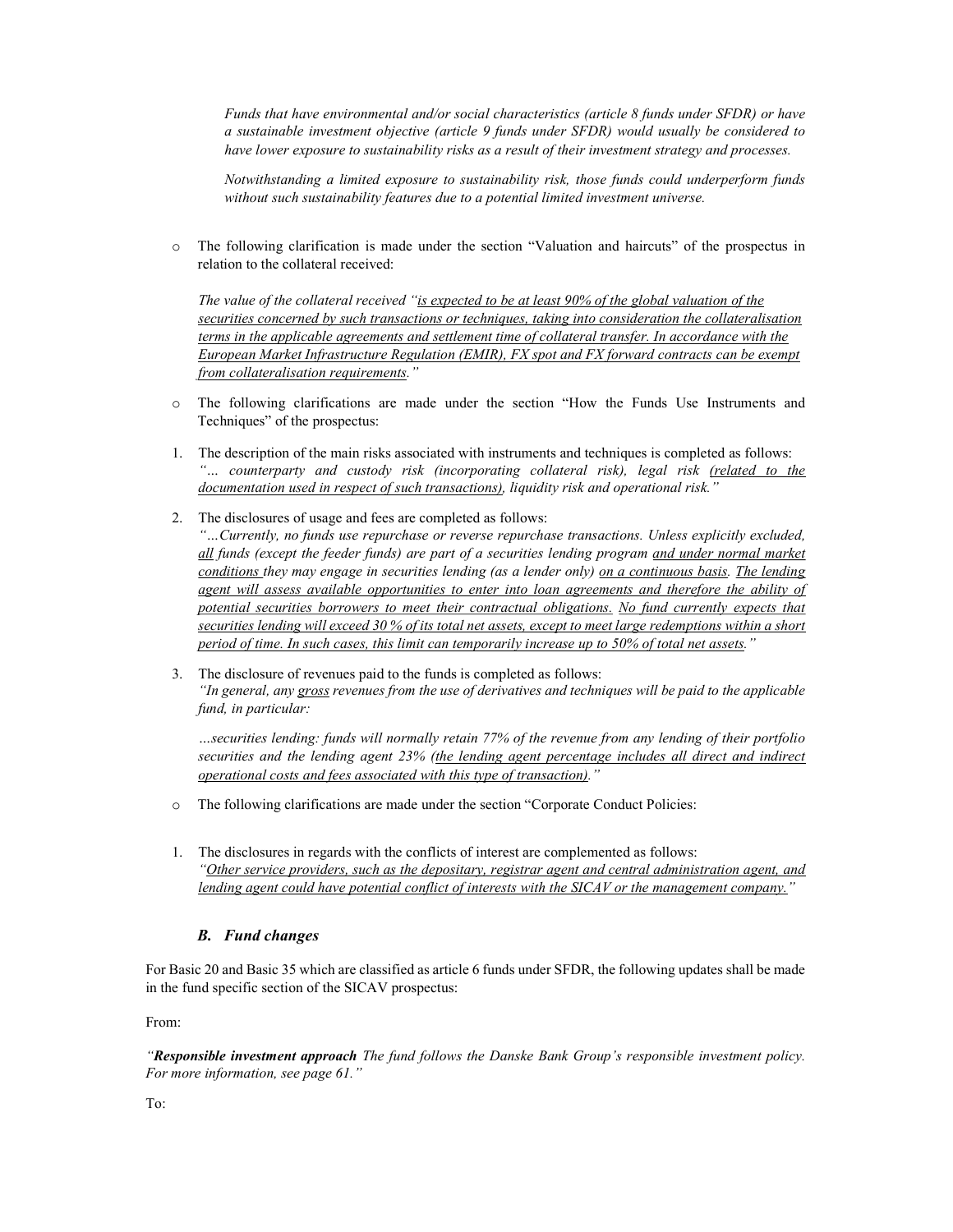"SFDR classification The fund is categorised as article 6 under SFDR. The fund follows Danske Invest's responsible investment policy.

For more information about Danske Invest's responsible investment policy, including the sustainability risk integration, see page 71.

The fund's underlying investments do not take into account the EU criteria for environmentally sustainable economic activities.

For all funds classified as article 8 funds under SFDR, the following updates shall be made in the fund specific section of the prospectus:

For Horisont Aktie, Horisont Balanserad, Horisont Försiktig, Horisont Offensive and Horisont Ränta whose SFDR classification remains unchanged as art. 8 products:

From:

"Responsible investment approach The fund follows the Danske Bank Group's responsible investment policy and further promotes environmental and social characteristics as well as good governance practices through screening, restrictions, investment analysis and decision-making, and active ownership. For more information, see page 61."

#### To:

"SFDR classification The fund is categorised as article 8 under SFDR and promotes environmental and/or social characteristics, as well as good governance practices, through screening, restrictions, investment analysis and decision-making as well as active ownership.

The fund follows Danske Invest's responsible investment policy.

For more information related to:

- Danske Invest's responsible investment policy, including the sustainability risk integration, see page 71.
- $\bullet$  the fund's environmental and/or social characteristics, see page XX."
- o For all funds classified as article 8 under SFDR, the SICAV prospectus shall be updated.

For Basic 50, Basic 80, Basic 100, Global Portfolio Solution DKK – Balanced, Global Portfolio Solution DKK – Defensive, Global Portfolio Solution DKK – Defensive, Global Portfolio Solution DKK – Equities, Global Portfolio Solution DKK - Fixed Income, Global Portfolio Solution DKK – Opportunity, Global Portfolio Solution EUR – Balanced, Global Portfolio Solution EUR – Defensive, Global Portfolio Solution EUR – Equities, Global Portfolio Solution EUR - Fixed Income, Global Portfolio Solution EUR – Opportunity, Global Portfolio Solution NOK – Balanced, Global Portfolio Solution NOK – Defensive, Global Portfolio Solution NOK – Equities, Global Portfolio Solution NOK - Fixed Income, Global Portfolio Solution NOK – Opportunity, Global Portfolio Solution SEK – Balanced, Global Portfolio Solution SEK – Defensive, Global Portfolio Solution SEK – Equities, Global Portfolio Solution SEK - Fixed Income and Global Portfolio Solution SEK – Opportunity, which are all reclassified from article 6 funds to SFDR article 8 funds:

#### From

"Responsible investment approach The fund follows the Danske Bank Group's responsible investment policy. For more information, see page 61."

### To:

"SFDR classification The fund is categorised as article 8 under SFDR and promotes environmental and/or social characteristics, as well as good governance practices, through screening, restrictions, investment analysis and decision-making as well as active ownership.

The fund follows Danske Invest's responsible investment policy.

For more information related to:

- Danske Invest's responsible investment policy, including the sustainability risk integration, see page 71.
- $\bullet$  the fund's environmental and/or social characteristics, see page XX."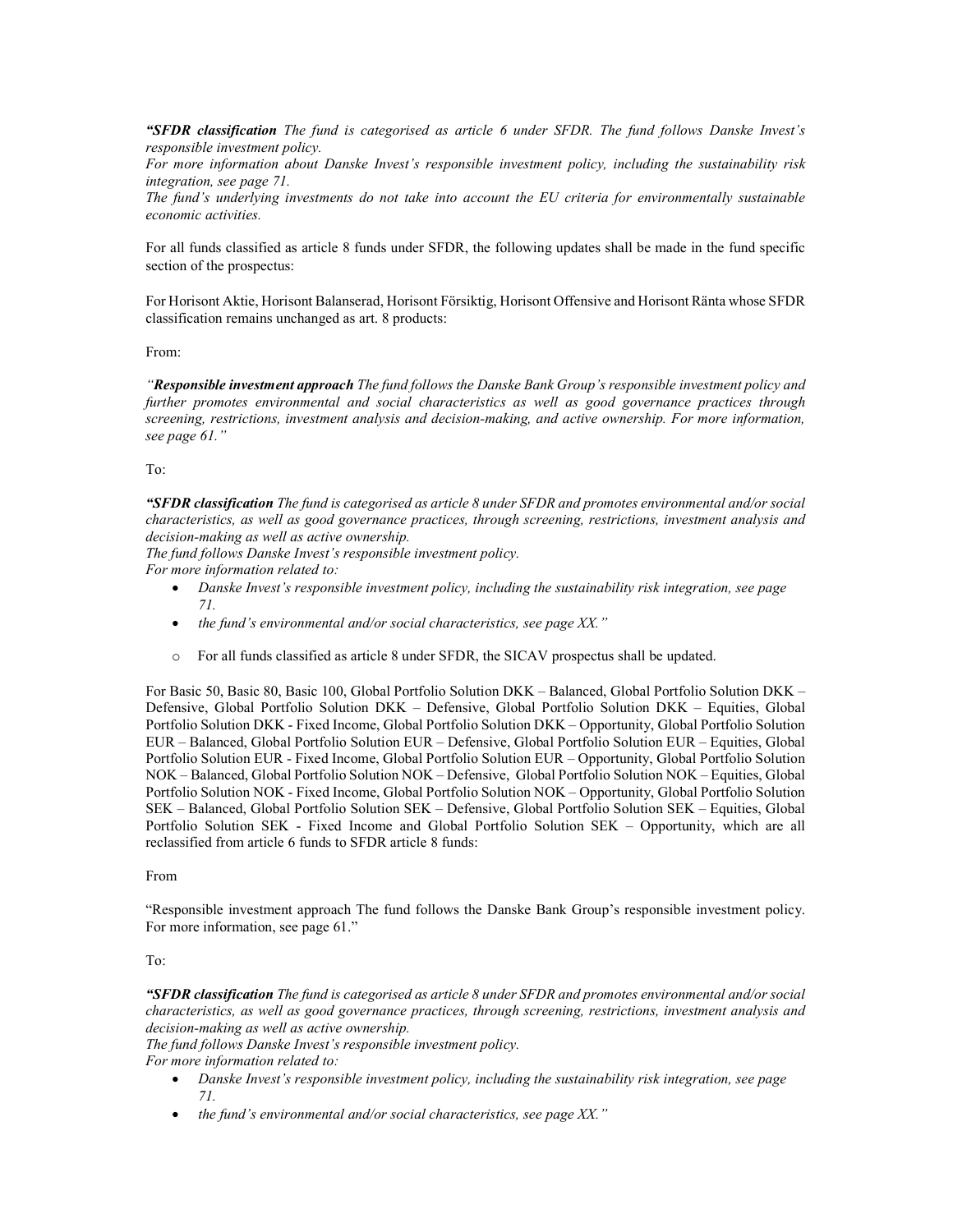# C. Other Funds specific changes

The funds specific changes that are detailed below take effect on 20 December 2021 or any later date as may be decided by the Board. Shareholders in the funds listed below that are not in agreement with the contemplated changes may request, until the cut-off time for each fund (stated in the fund descriptions in the prospectus) on 17 December 2021, the full redemption or conversion of their holdings into any other fund within the SICAV free of redemption/conversion charges. This right is vested in with the investors of the following funds:

- o All the funds below shall be reclassified from article 6 funds to SFDR article 8 funds under SFDR to reflect the fact that these funds already promote environmental and/or social characteristics under the investment management processes currently in place:
	- Basic 50;
	- Basic 80;
	- **Basic 100:**
	- Global Portfolio Solution DKK Balanced;
	- Global Portfolio Solution DKK Defensive;
	- Global Portfolio Solution DKK Defensive;
	- Global Portfolio Solution DKK Equities;
	- Global Portfolio Solution DKK Fixed Income;
	- Global Portfolio Solution DKK Opportunity;
	- Global Portfolio Solution EUR Balanced;
	- Global Portfolio Solution EUR Defensive;
	- Global Portfolio Solution EUR Equities;
	- Global Portfolio Solution EUR Fixed Income;
	- Global Portfolio Solution EUR Opportunity;
	- Global Portfolio Solution NOK Balanced:
	- Global Portfolio Solution NOK Defensive;
	- Global Portfolio Solution NOK Equities;
	- Global Portfolio Solution NOK Fixed Income;
	- Global Portfolio Solution NOK Opportunity;
	- Global Portfolio Solution SEK Balanced;
	- Global Portfolio Solution SEK Defensive
	- Global Portfolio Solution SEK Equities;
	- Global Portfolio Solution SEK Fixed Income;
	- Global Portfolio Solution SEK Opportunity.
- $\circ$  All funds classified as article 8 products under SFDR, as these are shown under the Annex III of this notice, have formalised the way environmental and social characteristics are promoted. These products also consider the Principal Adverse Impact in their investment process.

Both the prospectus as well as the relevant Key Investor Information Documents (KIIDs) will be made available online at danskeinvest.com and free of charge at the registered office of the SICAV.

Yours faithfully,

The Board of Directors of Danske Invest Allocation 13, rue Edward Steichen L-2540 Luxembourg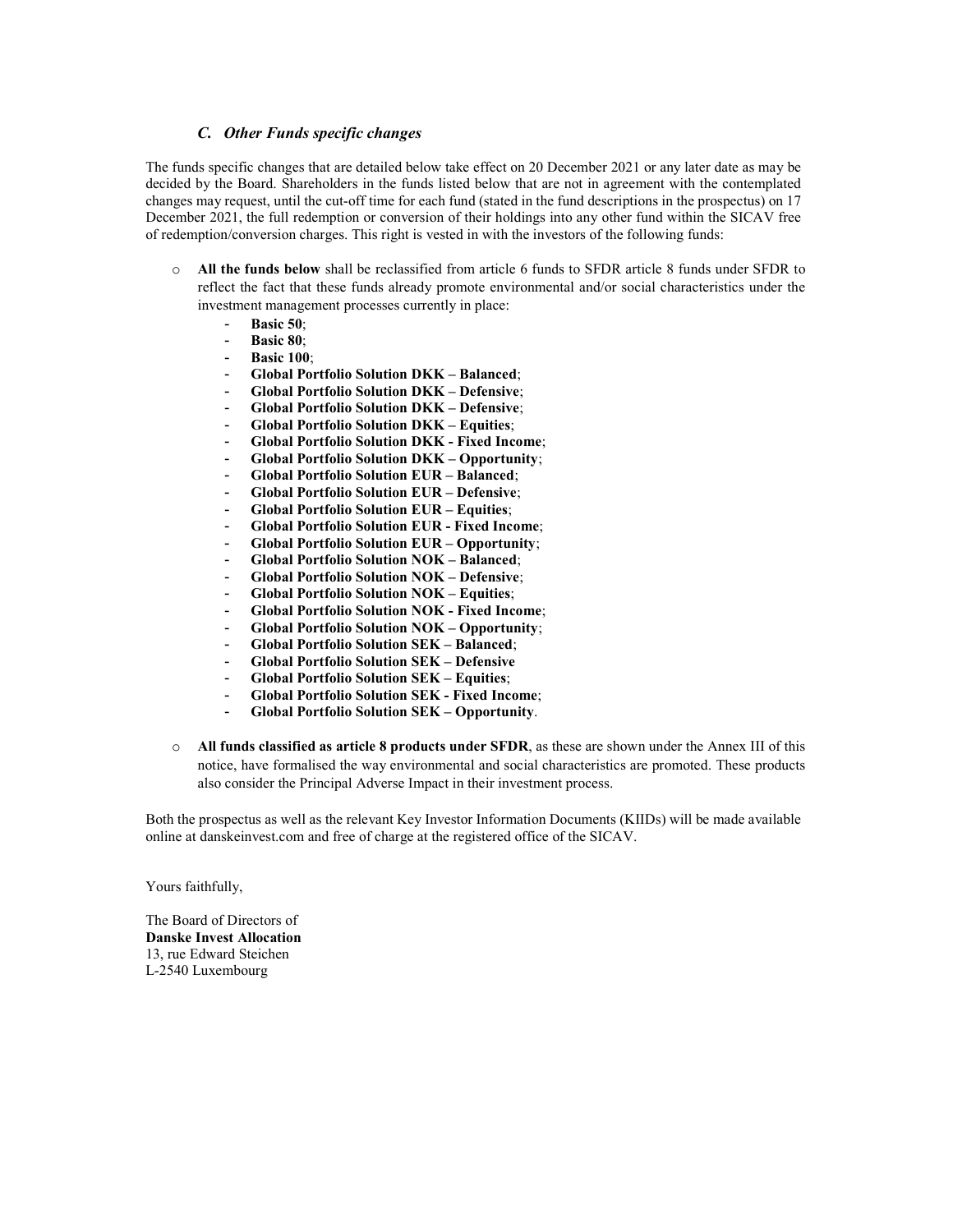# Annex I

| <b>Fund name</b>                                | Share class name                                               | <b>ISIN</b> code |
|-------------------------------------------------|----------------------------------------------------------------|------------------|
| Basic 50                                        | June Progressive Screened Class J-<br>sek h                    | LU1806386014     |
| Basic 50                                        | June Progressive Screened Class J-<br>dkk                      | LU1806386287     |
| Basic 50                                        | Basic 50 Class WA                                              | LU1806387848     |
| Basic 80                                        | June Opportunity Screened Class<br>J-sek h                     | LU1806388812     |
| Basic 80                                        | June Opportunity Screened Class<br>J-dkk                       | LU1806389034     |
| Basic 80                                        | Basic 80 Class WA                                              | LU1806390636     |
| Basic 100                                       | June Equity Screened Class J-sek h                             | LU1806391527     |
| Basic 100                                       | June Equity Screened Class J-dkk                               | LU1806391873     |
| Basic 100                                       | Basic 100 Class WA                                             | LU1806393499     |
| Global Portfolio Solution DKK -<br>Balanced     | Global Portfolio Solution DKK -<br>Balanced Class TI d         | LU1966038751     |
| Global Portfolio Solution DKK -<br>Balanced     | Global Portfolio Solution DKK -<br>Balanced Class TI           | LU1806395601     |
| Global Portfolio Solution DKK -<br>Balanced     | Global Portfolio Solution DKK -<br>Balanced Class WI           | LU2301265695     |
| Global Portfolio Solution DKK -<br>Defensive    | Global Portfolio Solution DKK -<br>Defensive Class TI d        | LU1966038678     |
| Global Portfolio Solution DKK -<br>Defensive    | Global Portfolio Solution DKK -<br>Defensive Class TI          | LU1806395197     |
| Global Portfolio Solution DKK -<br>Defensive    | Global Portfolio Solution DKK -<br>Defensive Class WI          | LU2301265422     |
| Global Portfolio Solution DKK -<br>Equities     | Global Portfolio Solution DKK -<br>Equities Class TI d         | LU1966038918     |
| Global Portfolio Solution DKK -<br>Equities     | Global Portfolio Solution DKK -<br>Equities Class TI           | LU1806396591     |
| Global Portfolio Solution DKK -<br>Equities     | Global Portfolio Solution DKK -<br>Equities Class WI           | LU2301265851     |
| Global Portfolio Solution DKK -<br>Fixed Income | Global Portfolio Solution DKK -<br>Fixed Income Class TI       | LU1806394547     |
| Global Portfolio Solution DKK -<br>Fixed Income | Global Portfolio Solution DKK -<br>Fixed Income Class TI d     | LU1966038595     |
| Global Portfolio Solution DKK -<br>Fixed Income | Global Portfolio Solution DKK -<br>Fixed Income Class WI       | LU2301265349     |
| Global Portfolio Solution DKK -<br>Opportunity  | Global Portfolio Solution DKK -<br>Opportunity Class TI d      | LU1966038835     |
| Global Portfolio Solution DKK -<br>Opportunity  | Global Portfolio Solution DKK -<br>Opportunity Class TI        | LU1806396088     |
| Global Portfolio Solution DKK -<br>Opportunity  | Global Portfolio Solution DKK -<br><b>Opportunity Class WI</b> | LU2301265778     |
| Global Portfolio Solution EUR -<br>Balanced     | Global Portfolio Solution EUR -<br><b>Balanced Class TI</b>    | LU2025545802     |
| Global Portfolio Solution EUR -<br>Balanced     | Global Portfolio Solution EUR -<br>Balanced Class WI           | LU2301266156     |
| Global Portfolio Solution EUR -<br>Defensive    | Global Portfolio Solution EUR -<br>Defensive Class TI          | LU2025546016     |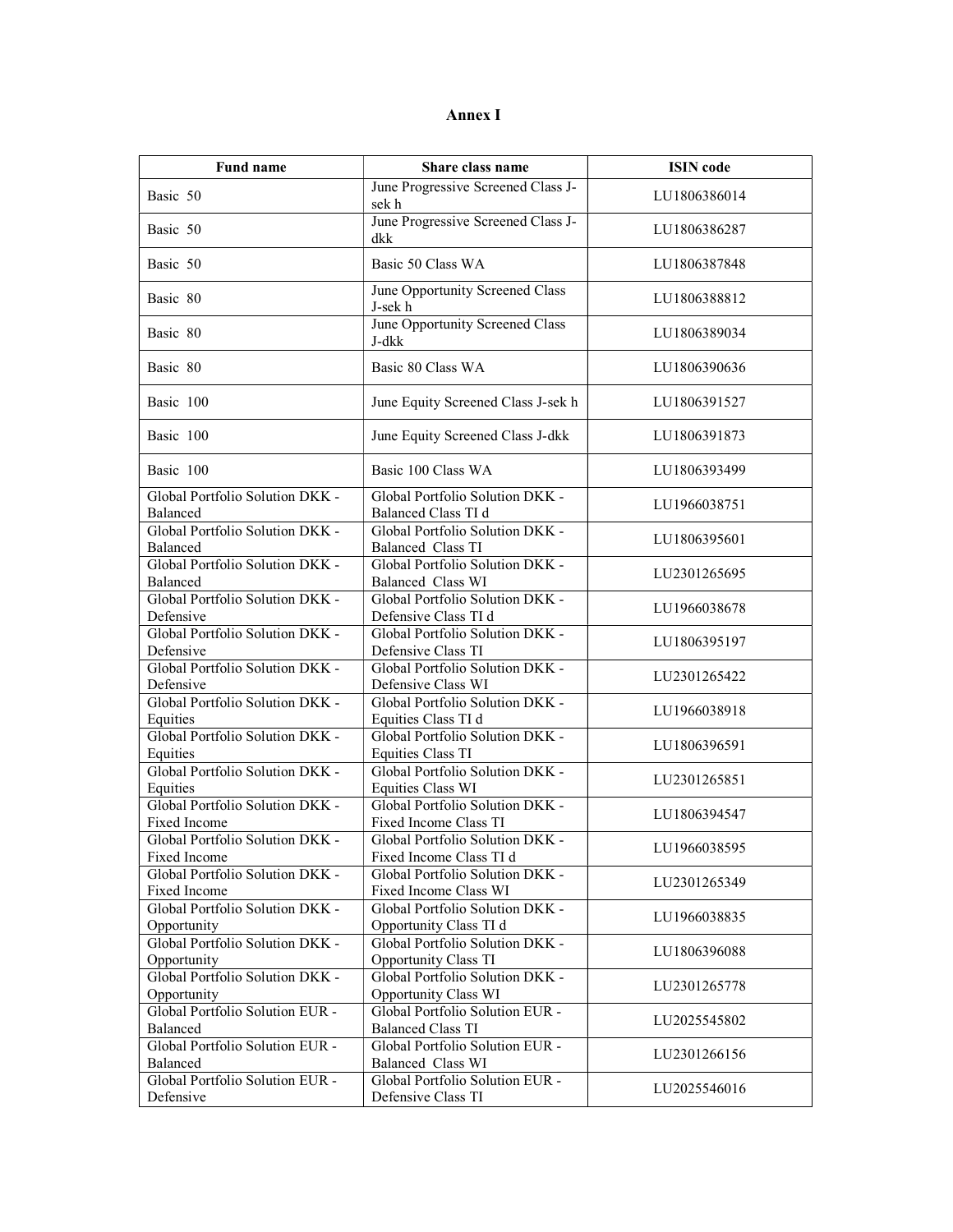| <b>Fund name</b>                             | Share class name                                            | <b>ISIN</b> code |
|----------------------------------------------|-------------------------------------------------------------|------------------|
| Global Portfolio Solution EUR -              | Global Portfolio Solution EUR -                             | LU2301266073     |
| Defensive                                    | Defensive Class WI                                          |                  |
| Global Portfolio Solution EUR -              | Global Portfolio Solution EUR -                             | LU2025546289     |
| Equities<br>Global Portfolio Solution EUR -  | Equities Class TI<br>Global Portfolio Solution EUR -        |                  |
| Equities                                     | Equities Class WI                                           | LU2301266313     |
| Global Portfolio Solution EUR -              | Global Portfolio Solution EUR -                             |                  |
| Fixed Income                                 | Fixed Income Class TI                                       | LU2025546446     |
| Global Portfolio Solution EUR -              | Global Portfolio Solution EUR -                             |                  |
| Fixed Income                                 | Fixed Income Class WI                                       | LU2301265935     |
| Global Portfolio Solution EUR -              | Global Portfolio Solution EUR -                             | LU2027455471     |
| Opportunity                                  | Opportunity Class TI                                        |                  |
| Global Portfolio Solution EUR -              | Global Portfolio Solution EUR -                             | LU2301266230     |
| Opportunity                                  | <b>Opportunity Class WI</b>                                 |                  |
| Global Portfolio Solution NOK -              | Global Portfolio Solution NOK -                             | LU2025546875     |
| Balanced<br>Global Portfolio Solution NOK -  | <b>Balanced Class TI</b><br>Global Portfolio Solution NOK - |                  |
| Defensive                                    | Defensive Class TI                                          | LU2025547097     |
| Global Portfolio Solution NOK -              | Global Portfolio Solution NOK -                             |                  |
| Equities                                     | Equities Class TI                                           | LU2025547253     |
| Global Portfolio Solution NOK -              | Global Portfolio Solution NOK -                             |                  |
| Fixed Income                                 | Fixed Income Class TI                                       | LU2025547410     |
| Global Portfolio Solution NOK -              | Global Portfolio Solution NOK -                             | LU2027455638     |
| Opportunity                                  | Opportunity Class TI                                        |                  |
| Global Portfolio Solution SEK -              | Global Portfolio Solution SEK -                             | LU2025547683     |
| Balanced                                     | <b>Balanced Class TI</b>                                    |                  |
| Global Portfolio Solution SEK -<br>Defensive | Global Portfolio Solution SEK -<br>Defensive Class TI       | LU2025547840     |
| Global Portfolio Solution SEK -              | Global Portfolio Solution SEK -                             |                  |
| Equities                                     | Equities Class TI                                           | LU2025548061     |
| Global Portfolio Solution SEK -              | Global Portfolio Solution SEK -                             |                  |
| Fixed Income                                 | Fixed Income Class TI                                       | LU2025548228     |
| Global Portfolio Solution SEK -              | Global Portfolio Solution SEK -                             | LU2027455802     |
| Opportunity                                  | Opportunity Class TI                                        |                  |
| Horisont Aktie                               | Horisont Aktie Class SA                                     | LU1349504479     |
|                                              |                                                             |                  |
| Horisont Aktie                               | Horisont Aktie Class SA d                                   | LU1349505286     |
|                                              |                                                             |                  |
| Horisont Aktie                               | Horisont Aktie Class WA                                     | LU1668273458     |
| Horisont Aktie                               | Horisont Aktie Class WA d                                   | LU1677767011     |
|                                              |                                                             |                  |
| Horisont Aktie                               | Horisont Aktie Class WI d                                   | LU1677767284     |
|                                              |                                                             |                  |
| Horisont Aktie                               | Horisont Aktie Class SI                                     | LU1349504800     |
|                                              |                                                             |                  |
| Horisont Balanserad                          | Horisont Balanserad Class SA                                | LU1349505955     |
| Horisont Balanserad                          | Horisont Balanserad Class SA d                              | LU1349506680     |
|                                              |                                                             |                  |
| Horisont Balanserad                          | Horisont Balanserad Class WA                                | LU1668273961     |
|                                              |                                                             |                  |
| Horisont Balanserad                          | Horisont Balanserad Class WA d                              | LU1677767441     |
|                                              |                                                             |                  |
| Horisont Balanserad                          | Horisont Balanserad Class SI                                | LU1349506334     |
|                                              |                                                             |                  |
| Horisont Försiktig                           | Horisont Försiktig Class SA                                 | LU1349507498     |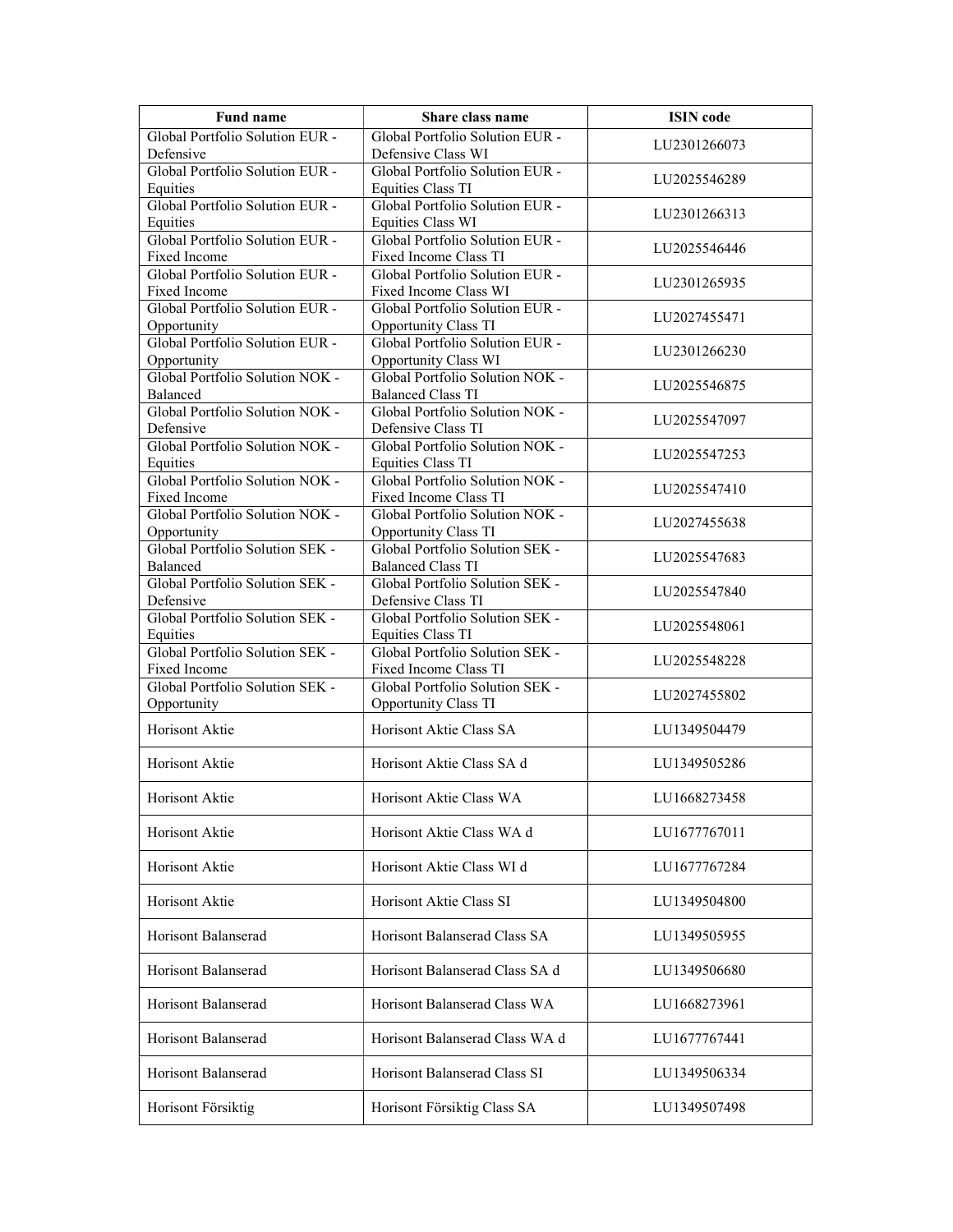| <b>Fund name</b>   | Share class name              | <b>ISIN</b> code |
|--------------------|-------------------------------|------------------|
| Horisont Försiktig | Horisont Försiktig Class SA d | LU1349508033     |
| Horisont Försiktig | Horisont Försiktig Class WA   | LU1668274423     |
| Horisont Försiktig | Horisont Försiktig Class SI   | LU1349507738     |
| Horisont Offensiv  | Horisont Offensiv Class SA    | LU1349509783     |
| Horisont Offensiv  | Horisont Offensiv Class SA d  | LU1349512738     |
| Horisont Offensiv  | Horisont Offensiv Class WA    | LU1668274936     |
| Horisont Offensiv  | Horisont Offensiv Class WA d  | LU1677770742     |
| Horisont Offensiv  | Horisont Offensiv Class SI    | LU1349512068     |
| Horisont Ränta     | Horisont Ränta Class SA       | LU1349513462     |
| Horisont Ränta     | Horisont Ränta Class SA d     | LU1349998028     |
| Horisont Ränta     | Horisont Ränta Class WA       | LU1668275313     |
| Horisont Ränta     | Horisont Ränta Class WA d     | LU1677772102     |
| Horisont Ränta     | Horisont Ränta Class WI d     | LU1677772367     |
| Horisont Ränta     | Horisont Ränta Class SI       | LU1349513892     |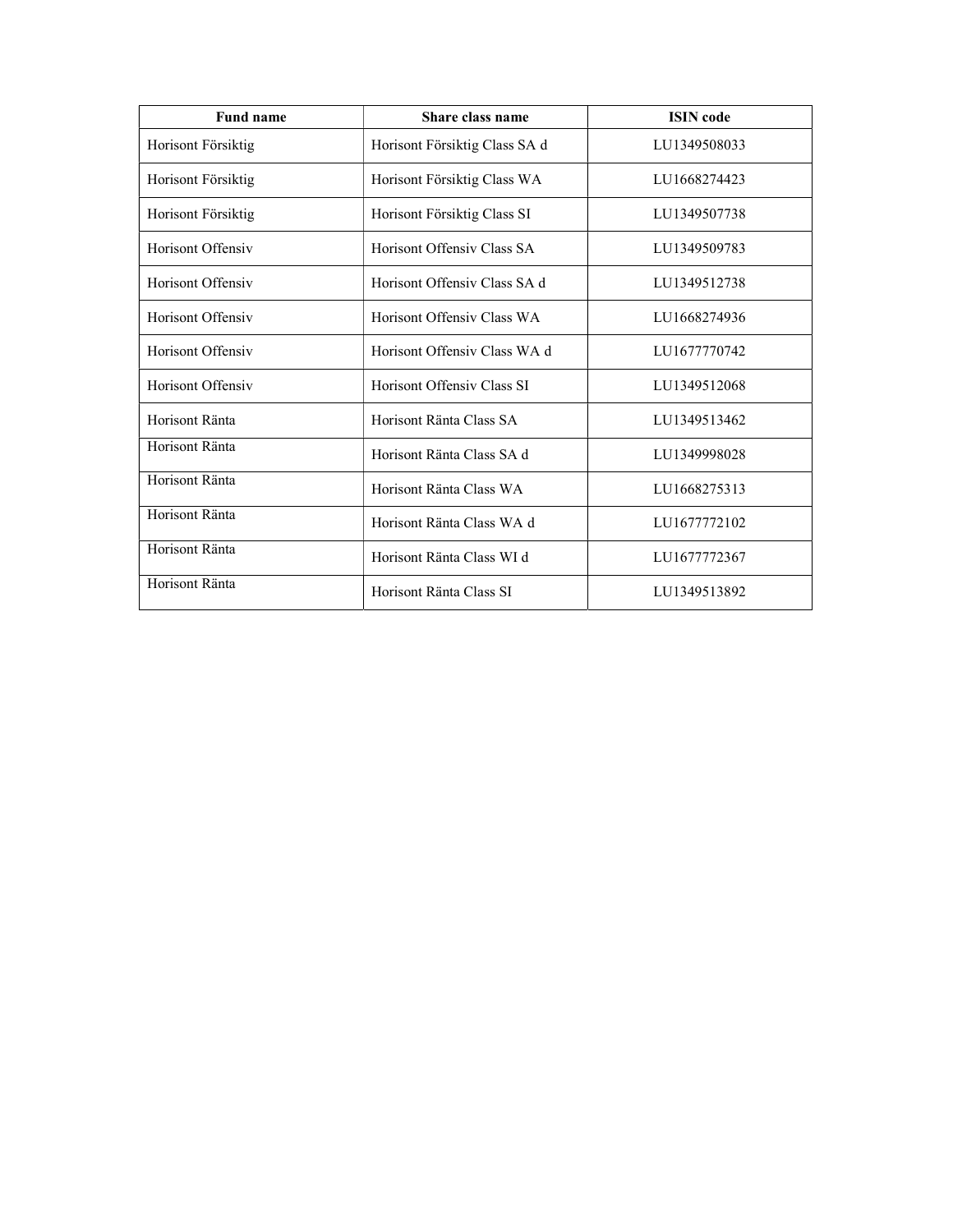# Responsible Investment Policy

When investors entrust us with their assets and savings, it is our duty to serve their interests by providing investment solutions that deliver competitive and long-term performance. Our commitment to responsible investment is an integral part of this duty. Responsible investing entails making better-informed investment decisions, addressing sustainability issues, dilemmas, and risks, and influencing investee companies' through active dialogue to contribute to a positive outcome.

All funds follow Danske Invest's responsible investment policy.

# **Sustainability risk integration**

In accordance with the responsible investment policy, the funds incorporate sustainability risks alongside other risks when making investment decisions.

Incorporating sustainability risk into the investment process is part of our fiduciary duty to investors to identify the sustainability criteria, which may pose a risk and thereby affect financial performance of an investment. Based on ESG research and ESG data, sustainability risk factors are systematically identified and assessed by our investment teams alongside other risks.

For each fund, the investment universe is screened to identify sustainability risks associated with potential portfolio investments with reference to current regulations, industry's best practices, international norms and voluntary frameworks for corporate responsibility. Based on our assessment and company dialogue, we may from time to time decide to divest or restrict investments in a company, in a specific investment strategy or across multiple strategies.

# **Funds promoting environmental and/or social characteristics or meeting sustainable investment objectives**

In addition to the general principles of the responsible investment policy and to the integration of sustainability risks, some funds promote environmental and/or social characteristics (article 8 funds under SFDR), and/or may have a sustainable investment objective (article 9 funds under SFDR).

Sustainability related aspects may then influence a decision to either buy or increase weighting, hold or maintain weighting, sell or decrease weighting, in order to promote the characteristics or attain the sustainable investment objective of the funds.

Environmental, social and sustainability performance of companies or issuers and good governance practices are promoted through engagement with companies, collaboration with other investors and voting at general meetings. This enable the funds to address higher standards of corporate governance and sustainability within areas such as emissions, energy, biodiversity, water, waste, social and employee matters, human rights as well as anti-corruption.

In addition, screening is used as a tool to identify companies that exhibit harmful environmental practices, by contributing, for example, to climate change, biodiversity loss or pollution, or companies that display inadequate social practices on human rights issues or labour standards.

The extent to which the environmental and social characteristics of the funds are promoted and/or the sustainable investment objective is attained is monitored on a regular basis and is reported in the fund periodic reports. Furthermore, active ownership activities and restrictions are disclosed on the website.

See the below table outlining how the responsible investment processes are applied to each fund.

For more information about the data sources and methodologies used, go to *[danskeinvest.c](http://www.danskeinvest.com)om*.

| <b>Fund</b>                                     | <b>Sound</b><br>sustainability | Sound<br>environmental | <b>Enhanced</b><br>sustainability | Non-ethical/<br>controversial | <b>Climate</b><br>impact | Investee companies' impact on<br>sustainability matters |               |  |
|-------------------------------------------------|--------------------------------|------------------------|-----------------------------------|-------------------------------|--------------------------|---------------------------------------------------------|---------------|--|
|                                                 | practices                      | stewardship            | standards                         | activity reduction            | reduction                | <b>Engagement</b>                                       | <b>Voting</b> |  |
| Basic 50                                        |                                | $\bullet$              |                                   |                               |                          |                                                         |               |  |
| Basic 80                                        |                                | ٠                      |                                   |                               |                          |                                                         |               |  |
| Basic 100                                       |                                |                        |                                   |                               |                          |                                                         |               |  |
| Global Portfolio Solution DKK - Balanced        |                                | ٠                      |                                   |                               |                          |                                                         |               |  |
| Global Portfolio Solution DKK - Defensive       |                                | $\bullet$              |                                   | $\bullet$                     | $\bullet$                | $\bullet$                                               |               |  |
| Global Portfolio Solution DKK - Equities        |                                | ٠                      |                                   |                               |                          |                                                         |               |  |
| Global Portfolio Solution DKK - Fixed Income    |                                | $\bullet$              |                                   |                               |                          |                                                         |               |  |
| Global Portfolio Solution DKK - Opportunity     |                                | ٠                      |                                   |                               |                          |                                                         |               |  |
| <b>Global Portfolio Solution EUR - Balanced</b> |                                | $\bullet$              |                                   |                               |                          |                                                         |               |  |
| Global Portfolio Solution EUR - Defensive       |                                | ٠                      |                                   | ٠                             | ٠                        | ٠                                                       |               |  |

## **Article 8 funds**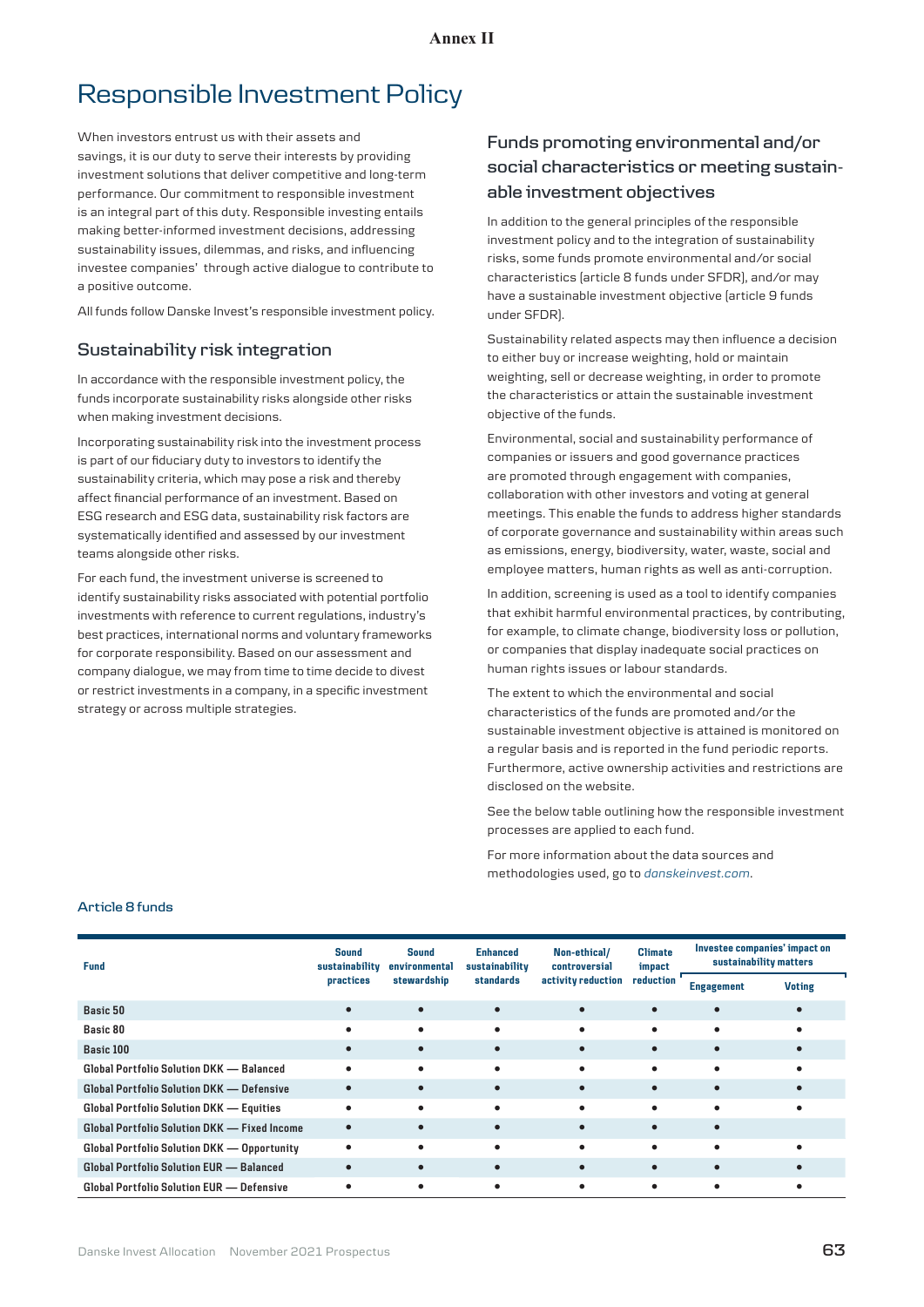| <b>Fund</b>                                         | <b>Sound</b><br>sustainability | <b>Sound</b><br>environmental | <b>Enhanced</b><br>sustainability | Non-ethical/<br>controversial | <b>Climate</b><br>impact | Investee companies' impact on<br>sustainability matters |               |  |
|-----------------------------------------------------|--------------------------------|-------------------------------|-----------------------------------|-------------------------------|--------------------------|---------------------------------------------------------|---------------|--|
|                                                     | practices                      | stewardship                   | standards                         | activity reduction            | reduction                | <b>Engagement</b>                                       | <b>Voting</b> |  |
| Global Portfolio Solution EUR - Equities            | $\bullet$                      | $\bullet$                     | $\bullet$                         | $\bullet$                     |                          |                                                         |               |  |
| Global Portfolio Solution EUR - Fixed Income        |                                |                               |                                   |                               |                          |                                                         |               |  |
| Global Portfolio Solution EUR - Opportunity         |                                |                               |                                   |                               |                          |                                                         |               |  |
| Global Portfolio Solution NOK - Balanced            |                                | ٠                             |                                   |                               |                          |                                                         |               |  |
| Global Portfolio Solution NOK - Defensive           |                                | $\bullet$                     |                                   |                               |                          |                                                         |               |  |
| Global Portfolio Solution NOK - Equities            |                                |                               |                                   |                               |                          |                                                         |               |  |
| Global Portfolio Solution NOK - Fixed Income        |                                | $\bullet$                     |                                   |                               |                          |                                                         |               |  |
| Global Portfolio Solution NOK - Opportunity         | ٠                              | ٠                             |                                   |                               |                          |                                                         |               |  |
| Global Portfolio Solution SEK - Balanced            |                                |                               |                                   |                               |                          |                                                         |               |  |
| Global Portfolio Solution SEK - Defensive           |                                |                               |                                   |                               |                          |                                                         |               |  |
| Global Portfolio Solution SEK - Equities            |                                |                               |                                   |                               |                          |                                                         |               |  |
| <b>Global Portfolio Solution SEK — Fixed Income</b> |                                |                               |                                   |                               |                          |                                                         |               |  |
| <b>Global Portfolio Solution SEK - Opportunity</b>  |                                |                               |                                   |                               |                          |                                                         |               |  |
| <b>Horisont Aktie</b>                               |                                |                               |                                   |                               |                          |                                                         |               |  |
| <b>Horisont Balanserad</b>                          |                                |                               |                                   |                               |                          |                                                         |               |  |
| Horisont Försiktig                                  |                                |                               |                                   |                               |                          |                                                         |               |  |
| <b>Horisont Offensiv</b>                            |                                |                               |                                   |                               |                          |                                                         |               |  |
| Horisont Ränta                                      |                                |                               |                                   |                               |                          |                                                         |               |  |

# **Responsible investment restrictions**

The table below outlines the investment restrictions in place for the funds based on the responsible investment policy as well as on investor's ethical and sustainability needs.

If a restriction is mentioned for a fund, companies and/or issuers involved in the restriction category are excluded from the investment universe of the fund. If a box is not ticked, companies and/or issuers in scope of this restriction category may be included depending on the defined investment universe and the portfolio manager's discretion.

For further information on the investment restriction definitions, activities, criteria and threshold employed by Danske Bank, go to *[danskeinvest.c](http://www.danskeinvest.com)om*.

|                                                               | <b>Enhanced</b>             | Non-ethical/controversial activity reduction |                                 |               |                              |                  |                | <b>Climate impact reduction</b> |                                       |              |                        |
|---------------------------------------------------------------|-----------------------------|----------------------------------------------|---------------------------------|---------------|------------------------------|------------------|----------------|---------------------------------|---------------------------------------|--------------|------------------------|
| <b>Fund</b>                                                   | sustainability<br>standards |                                              | <b>Controversial</b><br>weapons | Gam-<br>bling | <b>Military</b><br>equipment | Porno-<br>graphy | <b>Tobacco</b> | <b>Fossil</b><br>fuels          | <b>Peat-fired power</b><br>generation | Tar<br>sands | <b>Thermal</b><br>coal |
| Basic 50                                                      | $\bullet$                   |                                              | $\bullet$                       |               |                              |                  | $\bullet$      |                                 | $\bullet$                             | $\bullet$    | $\bullet$              |
| Basic 80                                                      |                             |                                              | ٠                               |               |                              |                  |                |                                 | ٠                                     | $\bullet$    | ٠                      |
| Basic 100                                                     | $\bullet$                   |                                              | $\bullet$                       |               |                              |                  | $\bullet$      |                                 | $\bullet$                             | $\bullet$    |                        |
| <b>Global Portfolio Solution</b><br>DKK - Balanced            | ٠                           |                                              |                                 |               |                              |                  |                |                                 |                                       | $\bullet$    | ٠                      |
| <b>Global Portfolio Solution</b><br>DKK - Defensive           | $\bullet$                   |                                              | $\bullet$                       |               |                              |                  | $\bullet$      |                                 |                                       | $\bullet$    |                        |
| <b>Global Portfolio Solution</b><br>DKK - Equities            | $\bullet$                   |                                              | ٠                               |               |                              |                  |                |                                 |                                       | ٠            |                        |
| <b>Global Portfolio Solution</b><br>DKK - Fixed Income        | $\bullet$                   |                                              |                                 |               |                              |                  |                |                                 |                                       |              |                        |
| <b>Global Portfolio Solution</b><br>DKK - Opportunity         | ٠                           |                                              |                                 |               |                              |                  |                |                                 |                                       |              |                        |
| <b>Global Portfolio Solution</b><br><b>EUR</b> - Balanced     | $\bullet$                   |                                              | $\bullet$                       |               |                              |                  | $\bullet$      |                                 |                                       | $\bullet$    | $\bullet$              |
| <b>Global Portfolio Solution</b><br><b>EUR</b> - Defensive    | $\bullet$                   |                                              | ٠                               |               |                              |                  | 6              |                                 | ٠                                     | $\bullet$    | ٠                      |
| <b>Global Portfolio Solution</b><br><b>EUR</b> - Equities     | $\bullet$                   |                                              |                                 |               |                              |                  |                |                                 |                                       | $\bullet$    |                        |
| <b>Global Portfolio Solution</b><br><b>EUR</b> - Fixed Income | ٠                           |                                              |                                 |               |                              |                  | ۰              |                                 |                                       | ٠            |                        |
| <b>Global Portfolio Solution</b><br><b>EUR</b> - Opportunity  | $\bullet$                   |                                              | $\bullet$                       |               |                              |                  | ō              |                                 |                                       | $\bullet$    |                        |
| <b>Global Portfolio Solution</b><br>NOK - Balanced            | ٠                           |                                              |                                 |               |                              |                  |                |                                 |                                       | ٠            |                        |
| <b>Global Portfolio Solution</b><br>NOK - Defensive           | $\bullet$                   |                                              | $\bullet$                       |               |                              |                  |                |                                 |                                       |              |                        |
| <b>Global Portfolio Solution</b><br>NOK - Equities            | $\bullet$                   |                                              | ٠                               |               |                              |                  | ٠              |                                 |                                       | ٠            | $\bullet$              |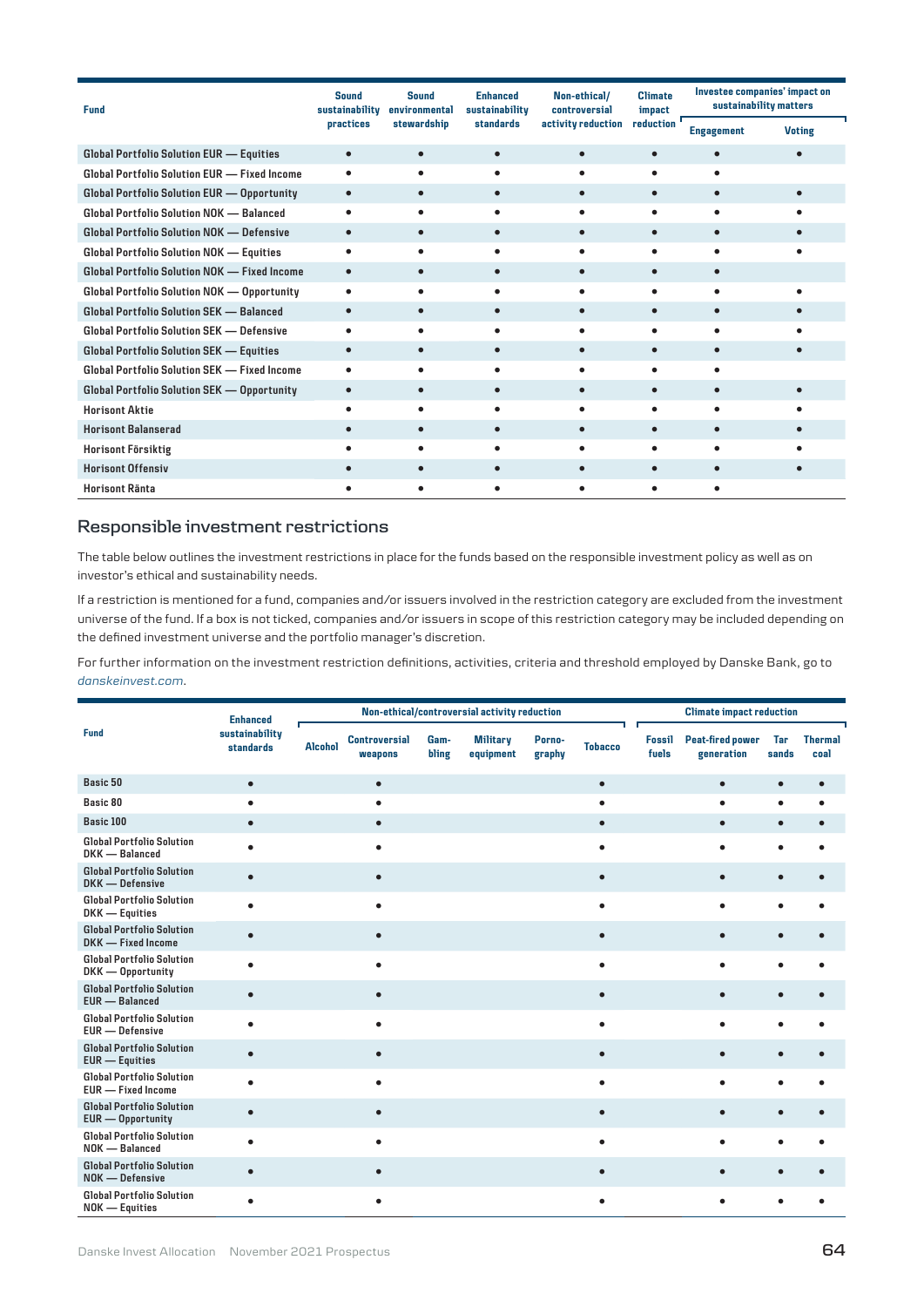|                                                               | <b>Enhanced</b>             |                |                                 |               | Non-ethical/controversial activity reduction |                  |                |                        | <b>Climate impact reduction</b>       |              |                        |
|---------------------------------------------------------------|-----------------------------|----------------|---------------------------------|---------------|----------------------------------------------|------------------|----------------|------------------------|---------------------------------------|--------------|------------------------|
| <b>Fund</b>                                                   | sustainability<br>standards | <b>Alcohol</b> | <b>Controversial</b><br>weapons | Gam-<br>bling | <b>Military</b><br>equipment                 | Porno-<br>graphy | <b>Tobacco</b> | <b>Fossil</b><br>fuels | <b>Peat-fired power</b><br>generation | Tar<br>sands | <b>Thermal</b><br>coal |
| <b>Global Portfolio Solution</b><br>NOK - Fixed Income        |                             |                |                                 |               |                                              |                  |                |                        |                                       |              |                        |
| <b>Global Portfolio Solution</b><br>NOK - Opportunity         |                             |                |                                 |               |                                              |                  |                |                        | ٠                                     |              |                        |
| <b>Global Portfolio Solution</b><br><b>SEK - Balanced</b>     |                             |                |                                 |               |                                              |                  |                |                        | $\bullet$                             | $\bullet$    |                        |
| <b>Global Portfolio Solution</b><br><b>SEK - Defensive</b>    |                             |                | ٠                               |               |                                              |                  |                |                        | ٠                                     |              |                        |
| <b>Global Portfolio Solution</b><br><b>SEK — Equities</b>     |                             |                | $\bullet$                       |               |                                              |                  |                |                        | $\bullet$                             |              |                        |
| <b>Global Portfolio Solution</b><br><b>SEK - Fixed Income</b> |                             |                |                                 |               |                                              |                  |                |                        |                                       |              |                        |
| <b>Global Portfolio Solution</b><br><b>SEK - Opportunity</b>  |                             |                |                                 |               |                                              |                  |                |                        |                                       |              |                        |
| <b>Horisont Aktie</b>                                         |                             |                | $\bullet$                       | ٠             | $\bullet$                                    | ٠                | ٠              |                        | ٠                                     | ٠            |                        |
| <b>Horisont Balanserad</b>                                    | $\bullet$                   | $\bullet$      | $\bullet$                       | $\bullet$     | $\bullet$                                    | $\bullet$        | $\bullet$      |                        | $\bullet$                             | ٠            |                        |
| <b>Horisont Försiktig</b>                                     | ٠                           |                | ۰                               | ٠             | ٠                                            |                  | ٠              |                        | ٠                                     |              |                        |
| <b>Horisont Offensiv</b>                                      | $\bullet$                   | $\bullet$      | $\bullet$                       | $\bullet$     | $\bullet$                                    | $\bullet$        | $\bullet$      |                        | $\bullet$                             |              |                        |
| <b>Horisont Ränta</b>                                         | ٠                           | ٠              | $\bullet$                       | ٠             | ٠                                            | ٠                | ٠              |                        | $\bullet$                             | ٠            |                        |

Our restriction criteria do not apply to investments in structured products, derivatives and external funds.